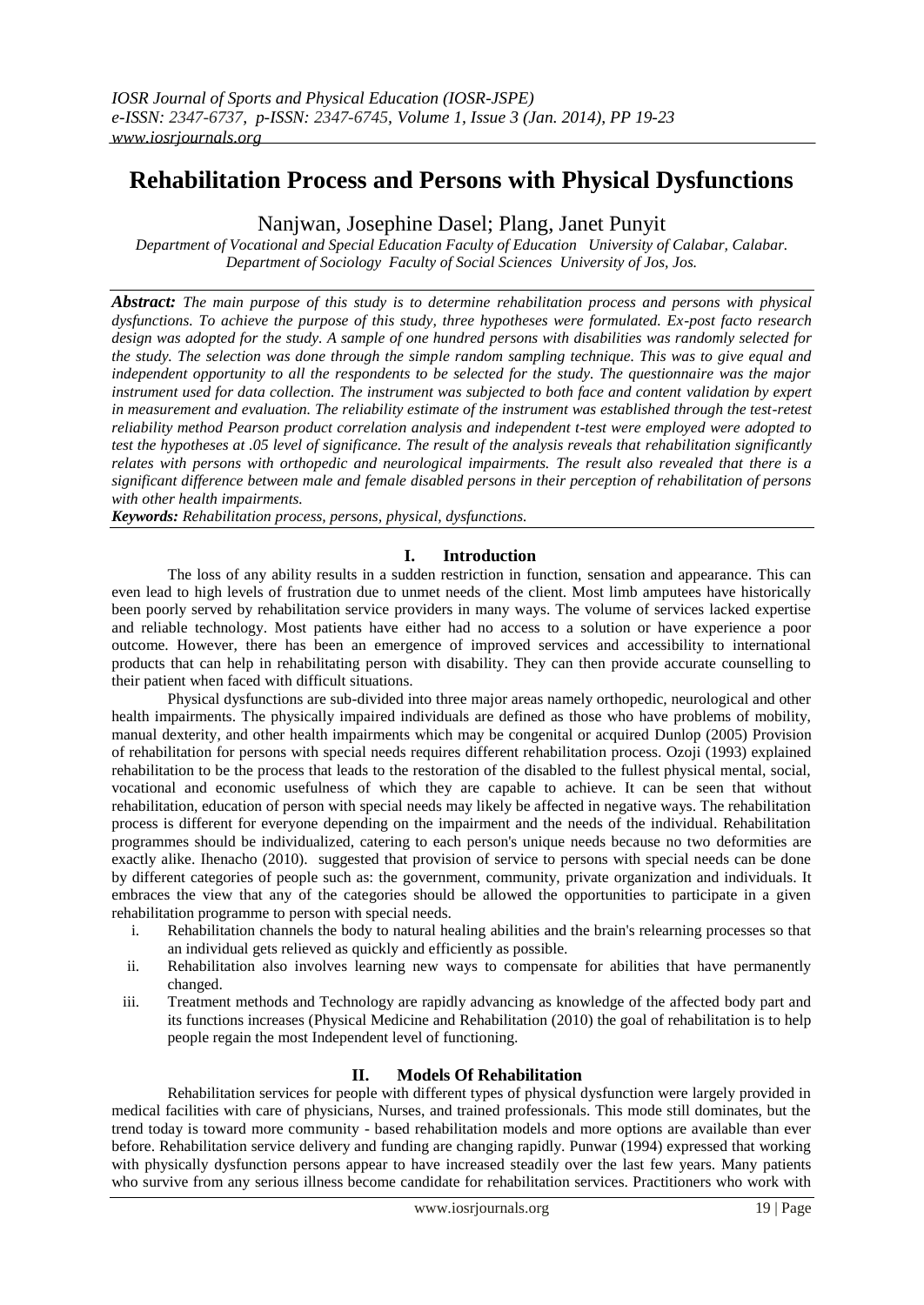physical dysfunctions appear to be more specialized in many ways such as: hand, spinal cord injury, burn and other related programmes, are still demanding advance kwoledge and skills. Practice locations for the treatment of physical dysfunctions include: acute care hospitals, rehabilitation centers, nursing homes and extended care facilities, outpatient services and community-based programme.

# **TYPES OF REHABILITATION**

Management and care continue to replace the traditional-services. Shivers & Fait (1985) emphasized that rehabilitation involves medical, mental, social, vocational and economic aspects. The author explains that the mental aspect has to do with educating individual through special education where by mental fitness activities will be given to the affected person for example eye- hand coordination activities. Social aspect can be done through planning programmes where by the person is equipped to relate adequately with others. Vocational aspect has to do with training in a competitive skill. Economic aspect is related to essentials for employment of individual either self or government employment**.** All aspects of that will lead to the employment of person with special needs. This is because opportunities are made accessible to the individual who cannot initially or easily gain access to the available opportunities.

Cratty, (1989) further elaborates the medical aspect in four ways:

- i. **Medical Based Rehabilitation:** Early intervention is crucial. Rehabilitation should ideally start in the intensive care unit. At this point, rehabilitation is generally preventive in nature. Prevention of pressure scores and orientation are very important right from the beginning. Frequently, rehabilitation activities initiated in the Intensive care unit (ICU) can reduce complications and sometimes the length of hospitalization.
- ii. **Day-treatment-day rehabilitation:** Day rehabilitation provides intensive rehabilitation in a structured setting during the day and allows the person with problems to return home to his or her family at night. The treatment team is often made up of a variety of rehabilitation professionals.
- iii. **Outpatient facilities rehabilitation:** Following acute rehabilitation or sub-acute rehabilitation, a person with a physical dysfunction may continue to receive outpatient treatment in specific areas for example, speech pathology to continue to work on speech of the patient. Often, this treatment can also be provided in the home by a Home-health agency.
- iv. **Transitional living programmes:** Transitional living programmes provide housing for persons with special needs, with the goal of regaining the ability to live as independent as possible. Sometimes, programmes will have different levels, depending on the level of need of the individual. In addition to physical, occupational, speech and recreation therapists, these programmes usually need skills therapists who assist the person with a physical dysfunction acquires skills and learn compensatory techniques so that they can live in any independent settings.

# **IMPORTANCE OF REHABILITATION PROCESS**

Rehabilitation may adopt various forms in handling the individual with physical dysfunctions. These areas may include treatment, education and employment. Treatment may be in the area of therapeutic activities by different professionals such as: physical, occupational and speech therapists (Carte, Nigg & Hinshaw (1996). Rehabilitation facilitates more participation in workplace activities in the following ways:

- 1. It also allows more people with disabilities to achieve gainful employment opportunities.
- 2. Stage of recovery: Developmental levels and goals will vary with the nature of the illness or injury Moreover, people would not have the same progress results from the several therapies they would be undergoing.

Punwar (1994) stated that the goals of rehabilitation programmes may include: restoration or improvement of functional abilities, maintenance of client's abilities at an acceptable levels, the prevention of further disability. Improvement of the client to function in the home and work environment, appropriate environmental adaptations, adjustment of the client to temporary or permanent limitations and resumption of a work or school programme. Treatments, on the other hand, are given according to needs. Despite the condition of the client, therapies would be needed. This would be one aim of the rehabilitation process and that would get back to the person's normal healthy life (Andrews & Herrelson (1991). Without rehabilitation provision, many persons with special needs will be denied their rights.

It helps in developing economic status and employment opportunities that can enhance their daily living. It enables the individual learn to adjust to be socially mature and face the realities of life. It minimizes the effects of handicaps so that the individual can function well in his or her level. The rehabilitation process requires lots of courage in addition to solving other problems. Be it an actual accident or possibly an issue, the process may indeed concentrate on its goal that might assist the person body get through to the normal functions in the ultimate outcome such as: provision of adequate treatment and education for person special needs based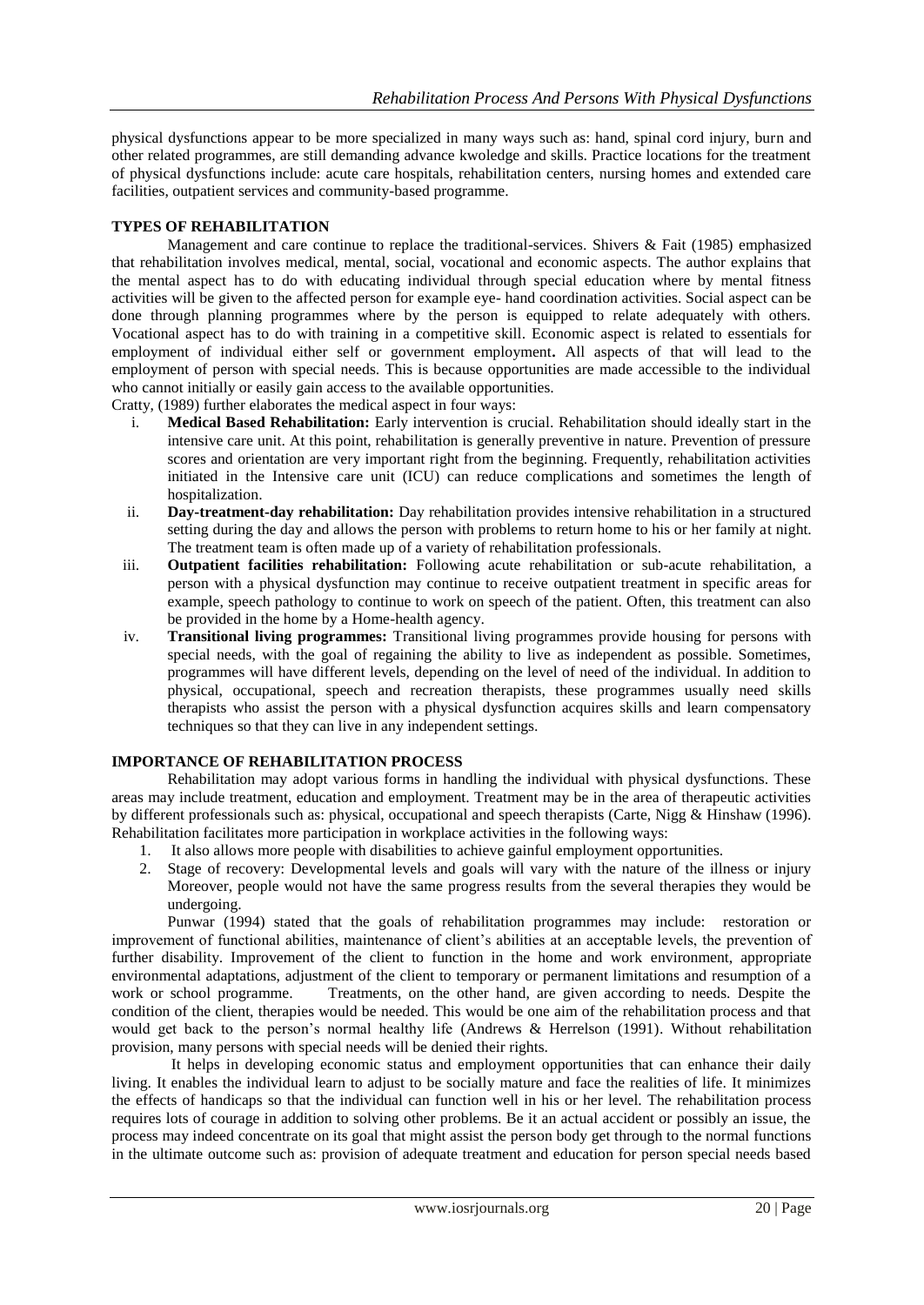on their unique needs. It maintains self realization for better human relationships. It assists handicapped individual have clear perception of the problems and arrive at a realistic adjustment.

#### **STATEMENT OF THE PROBLEM**

It is clear that if the outcome of rehabilitation is poor, it can impose device that has limited use and is inconvenient to the user. Rehabilitation must be addressed by the coordinated involvement of various medical and paramedical disciplines.

- 1. The rehabilitation process can be difficult to undergo by persons of lower class background due to financial implications.
- 2. Problems posed by shortage of facilities, equipments and personnel may have negative impact on rehabilitation activities.
- 3. Rehabilitation activities that involve the selection of an appropriate surgical technique to be employed may be expensive.
- 4. The rehabilitation duration period if it takes a longer period it will delay the client from participation with their peers.
- 5. Lack of proper diagnosing of problems create problem of which type of rehabilitation is appropriate for the individual.
- 6. The patient requires regular and continuous care requirement, maintenance and adjustment to accommodate changes to lifestyle demands or body dimensions.
- 7. Changes of professionals may be a problem by not knowing the onset of the problems.
- 8. Where the patient is the primary purchaser of the devices for treatment, the requirement for ongoing costs to maintain the same standard may be a problem.

## **III. Methods**

This study adopted the Ex-post facto research design. The target population involved in this study consisted of all persons with physical dysfunctions in Calabar Municipality in Cross River State, Nigeria. A simple random sampling technique was adopted. The research instrument, which was the questionnaire, comprised twenty (20) items, all of the Likert-type 4-point scale (strongly Agree-4 points, Agree-3 points, Disagree 2-points and strongly disagree 1 point). The respondents were required to indicate their level of agreement for each statement.

In terms of validity three experts in educational measurement and evaluation and psychology, affirmed, with 87% agreement that the entire instrument was suitable for measuring what it purported to measure. Using the test-retest reliability method, the reliability index of the instrument was found to be 0.86. Data were collected through the use of questionnaire from the sampled institutions used for the study, through the use of the questionnaire from the sampled institution used for the study. Through a very rigorous approach and with the assistance of some persons mainly, to whom the researcher is very grateful, all the 200 copies of the questionnaire were retrieved, and they were all properly completed, thus giving 100% return rate. The following hypotheses were tested in the study.

- 1. There is no significant influence of rehabilitation on persons with orthopedic impairments.
- 2. There is no significant relationship between rehabilitation and persons with neurological impairments.
- 3. There is no significant difference between male and female disabled persons in their perception of rehabilitation of persons with other health impairments.

#### **IV. Data Analysis**

#### **Hypothesis one**

There is no significant influence of rehabilitation on persons with orthopedic impairments.

The independent variables involve in this hypothesis is rehabilitation, while the dependent variable is persons with orthopedic impairments. Pearson product correlation analysis was employed to test this hypothesis. The result of the analysis is presented in Table 1.

## **TABLE 1**

## **Pearson product moment correlation analysis of the relationship between rehabilitation and persons with orthopedic impairments (N=100)**

| Variables                           | ΣV   | $\nabla$ v <sup>2</sup> | > xy  | r-value |
|-------------------------------------|------|-------------------------|-------|---------|
| Persons with orthopedic impairments | 1768 | 2637                    |       |         |
|                                     |      |                         | 46741 | $0.63*$ |
| Rehabilitation                      | 1679 | 2589                    |       |         |
|                                     |      |                         |       |         |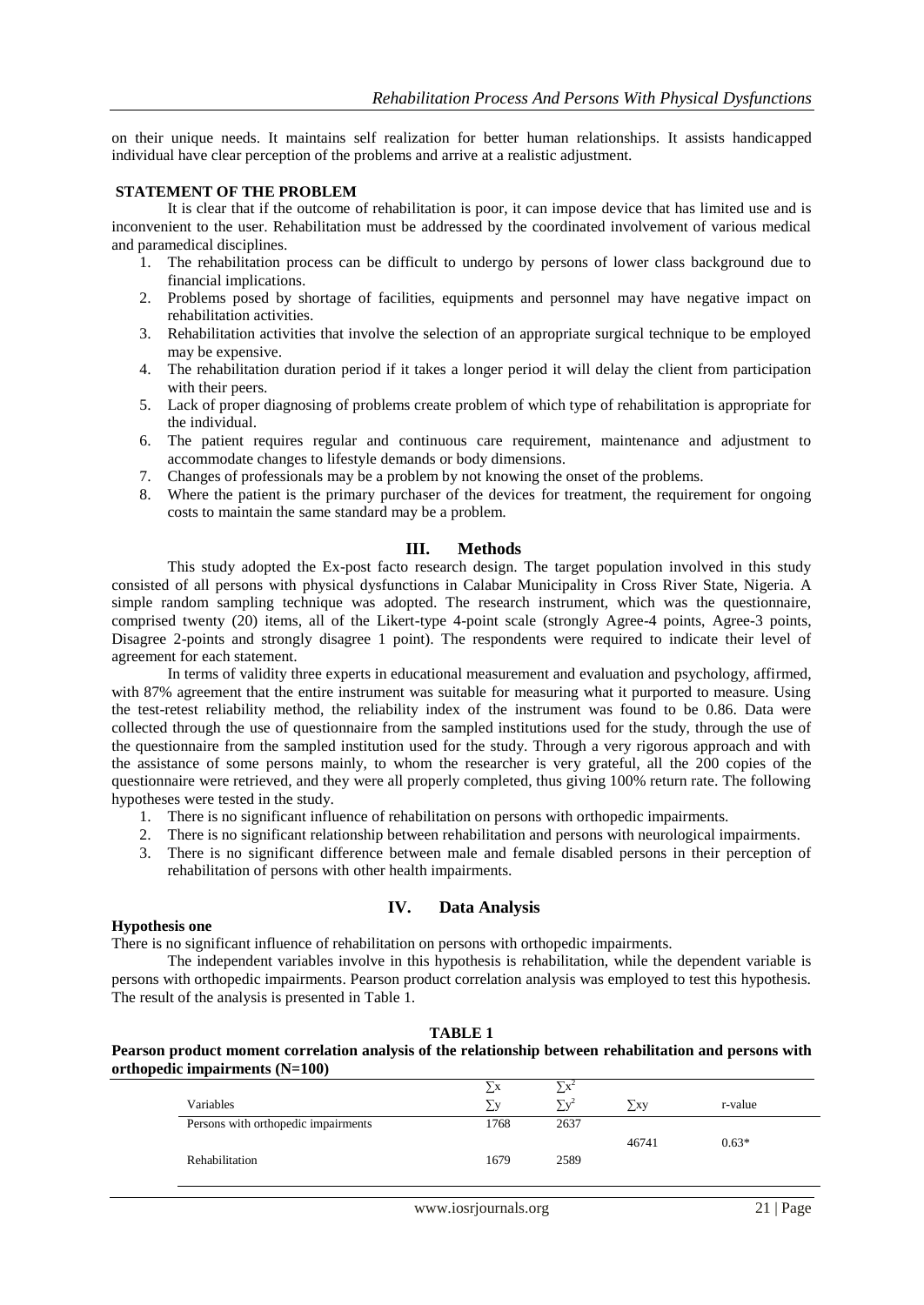\*Significant at .05 level, critical  $r = .159$ , df = 98

The result in Table 1 reveals that the calculated r-value of 0.63 is higher than the critical r-value of .138 at .05 level of significance with 98 degrees of freedom. With this result the null hypothesis was rejected. This result therefore means that there is a significant relationship between rehabilitation and persons with orthopedic impairments.

## **Hypothesis two**

There is no significant relationship between rehabilitation and persons with neurological impairments.

The independent variables involve in this hypothesis is rehabilitation, while the dependent variable is persons with neurological impairments. Pearson product correlation analysis was employed to test this hypothesis. The result of the analysis is presented in Table 2.

## **TABLE 2**

## **Pearson product moment correlation analysis of the relationship between rehabilitation and persons with neurological impairments (N=100)**

| Variables                                                |      |      | <b>XV</b> | r-value |  |  |  |  |
|----------------------------------------------------------|------|------|-----------|---------|--|--|--|--|
| Persons with neurological impairments                    | 1785 | 2843 |           |         |  |  |  |  |
|                                                          |      |      | 47338     | $0.58*$ |  |  |  |  |
| <b>Rehabilitation</b>                                    | 1679 | 2589 |           |         |  |  |  |  |
| *Significant at .05 level, critical $r = .195$ , df = 98 |      |      |           |         |  |  |  |  |

The result in Table 2 reveals that the calculated r-value of 0.58 is higher than the critical r-value of .195 at .05 level of significance with 198 degrees of freedom. With this result the null hypothesis was rejected. This result therefore means that there is no significant relationship between rehabilitation and persons with neurological impairments.

## **Hypothesis three**

There is no significant difference between male and female disabled persons in their perception of rehabilitation of persons with other health impairments.

The independent variable in this hypothesis is gender (male and female); while the dependent variable is perception of rehabilitation of persons with other health impairments. To test this hypothesis, perception of rehabilitation of males' and females' persons with other health impairments was compared using Independent t-test analysis. The result of the analysis is presented in Table 3.

#### **TABLE 3 Independent t-test analysis of the difference between male and female persons with other health impairments on their perception of rehabilitation (N=200)**

| $\mathbf u$ pan ments on their perception or rehabilitation $(\mathbf x + \mathbf z)$ |    |       |      |         |  |  |  |  |
|---------------------------------------------------------------------------------------|----|-------|------|---------|--|--|--|--|
| Gender differences                                                                    |    |       |      | t-value |  |  |  |  |
| Male                                                                                  |    | 18.29 |      |         |  |  |  |  |
|                                                                                       |    |       |      | $319*$  |  |  |  |  |
| Female                                                                                | 45 | 16.82 | 2.42 |         |  |  |  |  |
| $\frac{*}{*}$ Significant at .05. critical t = 1.96. df = 198                         |    |       |      |         |  |  |  |  |

The result of the analysis as presented in Table 6 reveals that the calculated t-value of 3.19 is higher than the critical t-value of 1.98 at .05 level of significance with 198 degrees of freedom. With this result, the null hypothesis that there is no significant gender difference in the Legislation of persons with disabilities was rejected. This result indicates that, there is a significant difference between male and female disabled persons in their perception of rehabilitation of persons with other health impairments.

# **V. Discussion Of Findings**

The result of the analysis reveals that rehabilitation significantly relate with persons with orthopedic and neurological impairments. The result also revealed that there is a significant difference between male and female disabled persons in their perception of rehabilitation of persons with other health impairments.. The finding is in line with view of Ozoji (1993) who explained rehabilitation to be the process that leads to the restoration of the disabled to the fullest physical mental, social, vocational and economic usefulness of which they are capable to achieve. It can be seen that without rehabilitation, education of person with special needs may likely be affected in negative ways. The rehabilitation process is different for everyone depending on the impairment and the needs of the individual. Rehabilitation programmes should be individualized, catering to each person's unique needs because no two deformities are exactly alike. Ihenacho (2010) also suggested that provision of service to persons with special needs can be done by different categories of people such as: the government, community, private organization and individuals. It embraces the view that any of the categories should be allowed the opportunities to participate in a given rehabilitation programme to person with special needs.